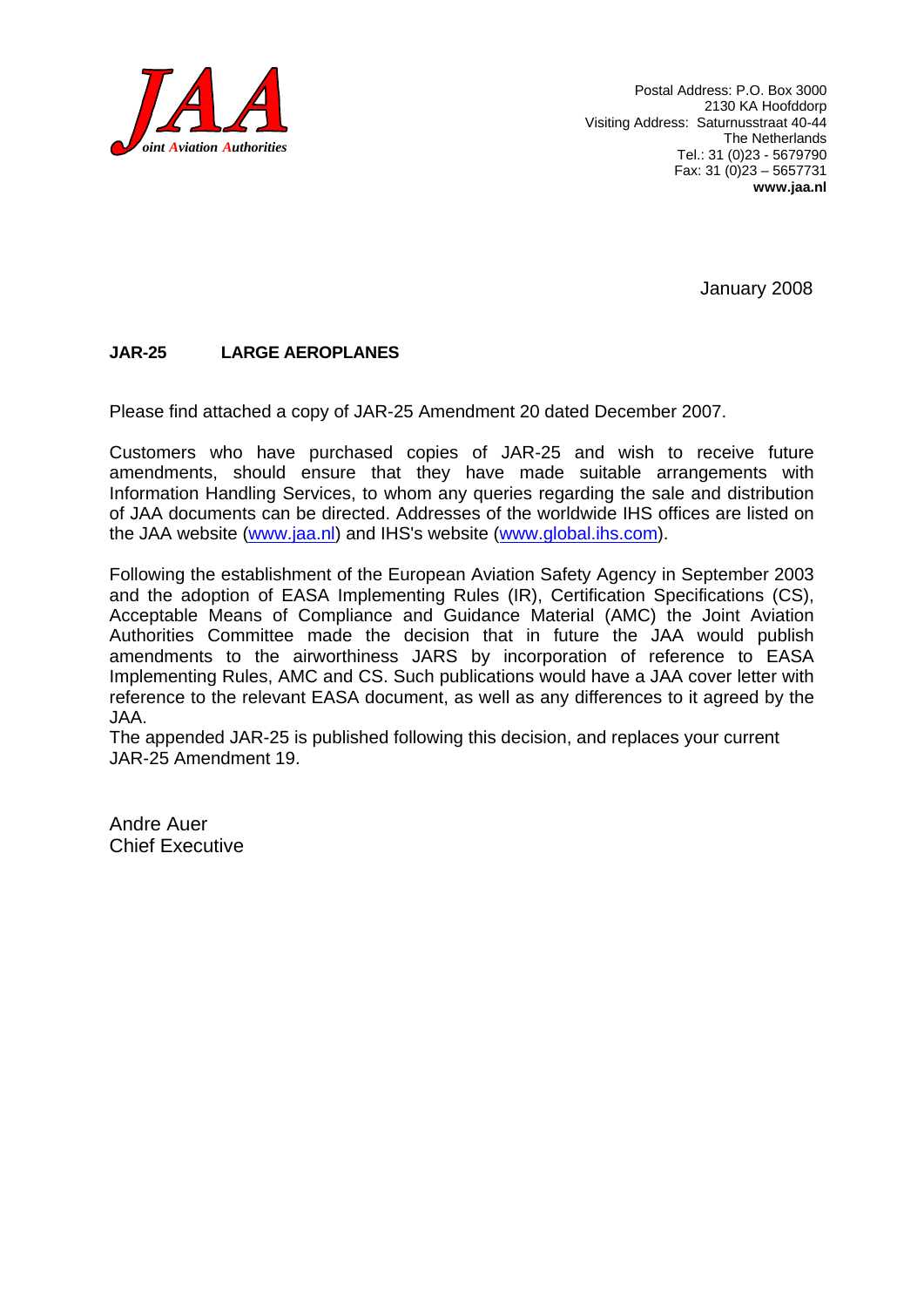# **Joint Aviation Requirements**

## **JAR–25**

**Large Aeroplanes** 

**Joint Aviation Authorities**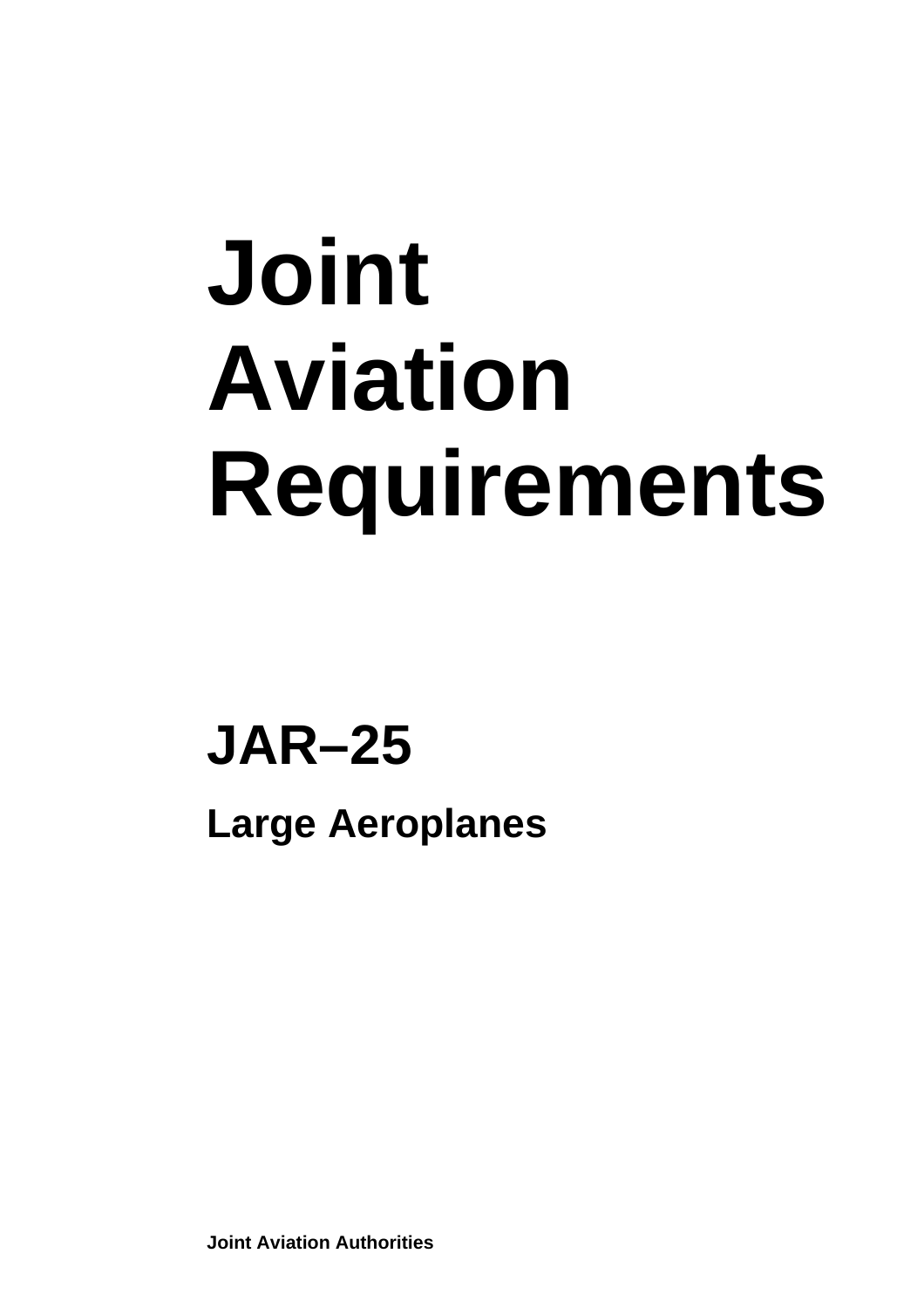# **Joint Aviation Requirements**

### **JAR–25**

### **Large Aeroplanes**

Amendment 20 December 2007

All rights reserved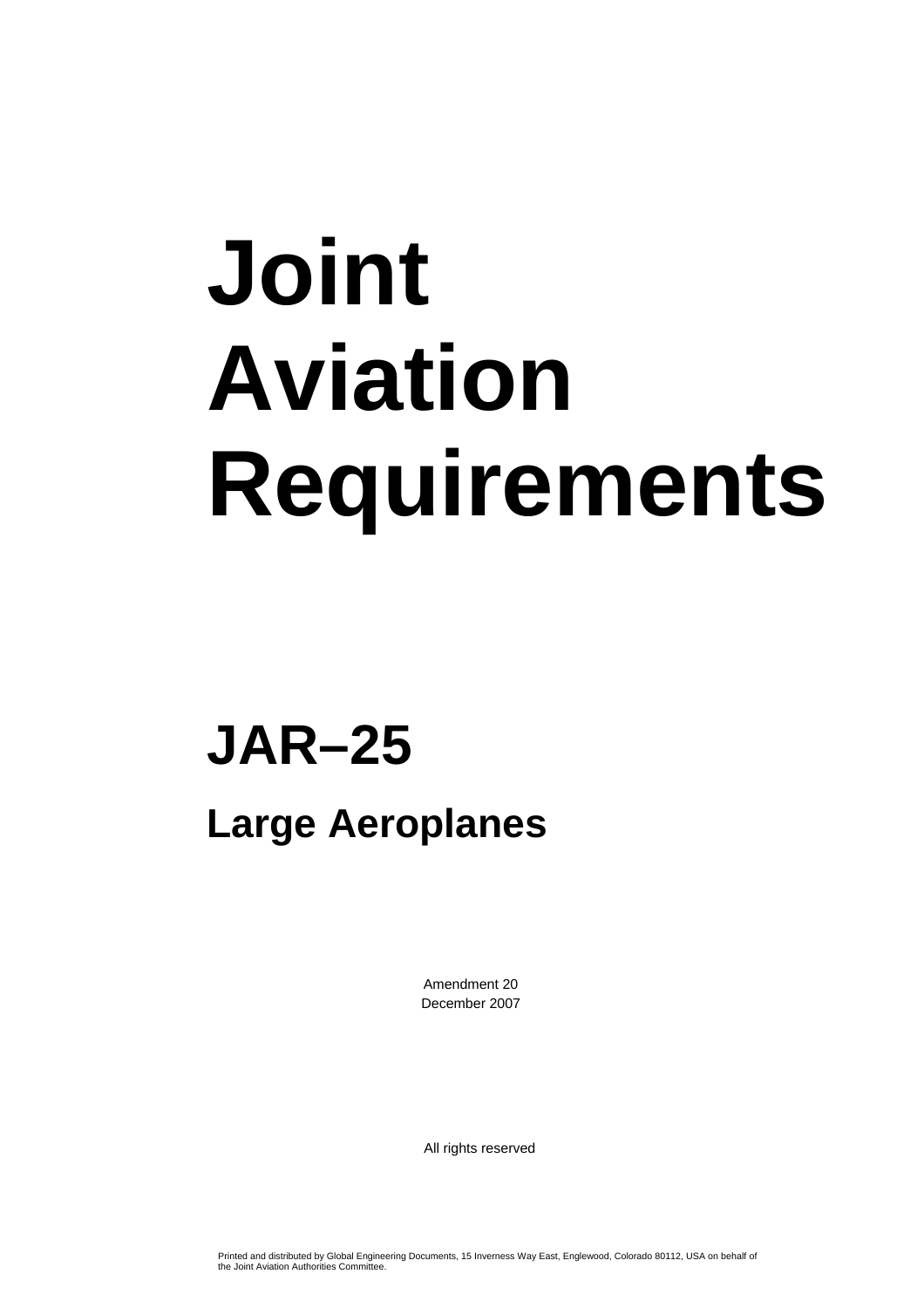The members of the Joint Aviation Authorities Committee are representatives of the Civil Aviation Authorities of the countries that have signed the 'Arrangements Concerning the Development and the Acceptance of Joint Aviation Requirements'. A list of these countries is kept by European Civil Aviation Conference, 3 bis Villa Emile Bergerat, 92522 NEUILLY SUR SEINE Cedex, France.

Further printed copies of the Joint Aviation Authorities Documents can be purchased from Global Engineering Documents, whose world wide offices are listed on the JAA website (www.iaa.nl) and Global website (www.alobal.ihs.com).

For electronic versions of Joint Aviation Authorities Documents please refer to the website of Information Handling Services (IHS) on www.ihsaviation.com, where you will find information on how to order.

Enquiries regarding the contents should be addressed to: publications@iaat.eu, postal address: JAA, Saturnusstraat 40-44, PO Box 3000, 2130 **KA** HOOFDDORP, Netherlands T: (31) (0) 23-5679790, F: (31) (0) 23-5657731

These countries are:

Albania, Armenia, Austria, Azerbaijan, Belgium, Bosnia and Herzegovina, Bulgaria, Croatia, Cyprus, Czech Republic, Denmark, Estonia, European Aviation Safety Agency, Finland, Former Yugoslav Republic of Macedonia, France, Georgia, Germany, Greece, Hungary, Iceland, Ireland, Italy, Latvia, Lithuania, Luxembourg, Malta, Moldova, Monaco, Netherlands, Norway, Poland, Portugal, Romania, Serbia, Slovak Republic, Slovenia, Spain, Sweden, Switzerland, Turkey, Ukraine, United Kingdom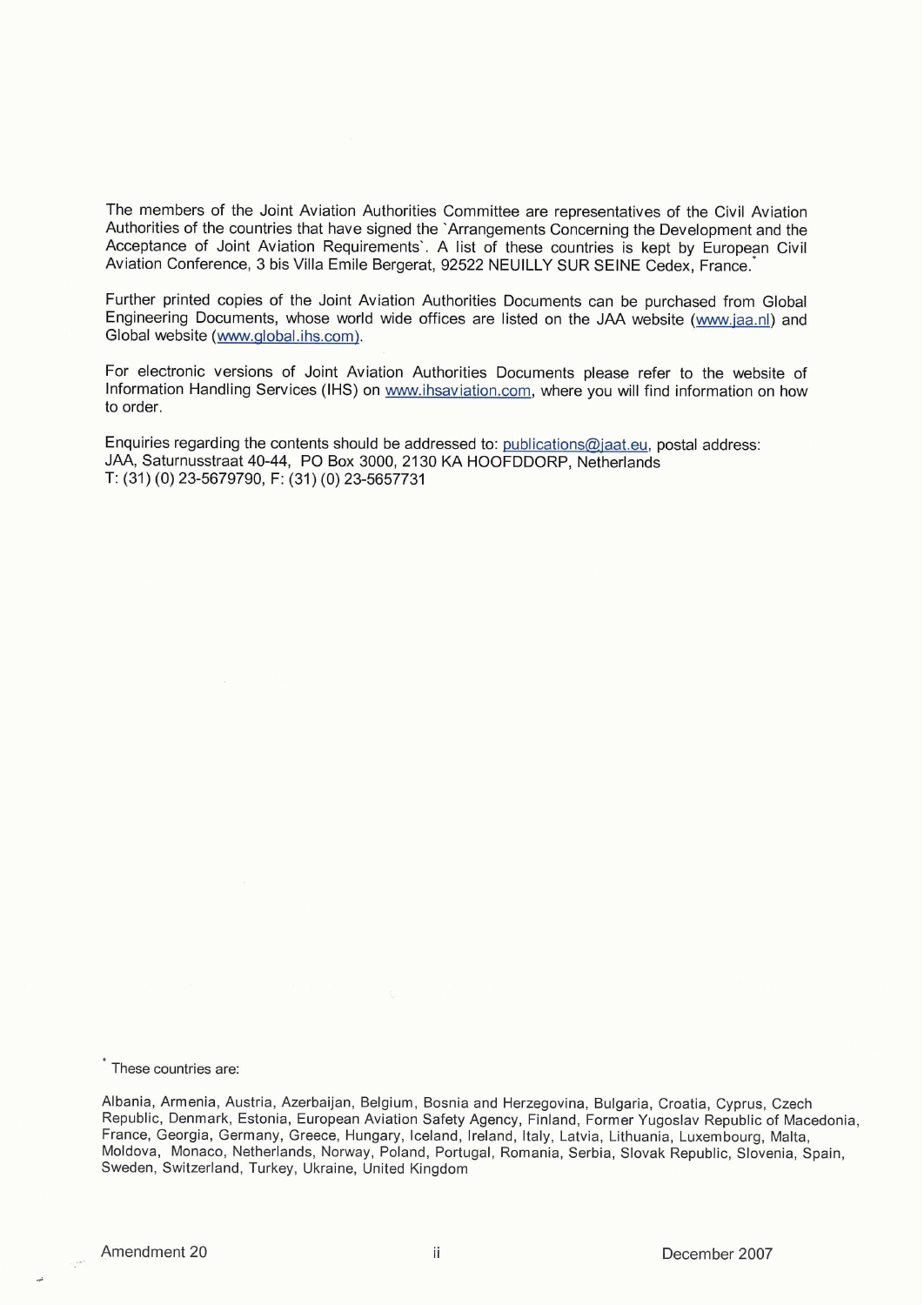#### JAR-25 Section 1A consists of:

- a) The articles 1 and 2 of the EASA Executive Director Decision  $N^{\circ}$  2007/020/R dated 20 December 2007.
- b) The subparts of Book 1 of the Annex to the EASA Executive Director Decision  $N^{\circ}$ 2007/020/R, dated 27 December 2007 (also called CS-25 / Amendment 4)

JAR-25 Section 1B consists of:

INTENTIONALLY LEFT BLANK

JAR-25 Section 2 consists of:

- a) The appendices in Book 1 of the Annex to the EASA Executive Director Decision  $N^{\circ}$ 2007/020/R, dated 27 December 2007 (also called CS-25 / Amendment 4)
- b) Book 2 of the Annex to the EASA Executive Director Decision  $N^{\circ}$  2007/020/R, dated 27 December 2007 (also called CS-25 / Amendment 4)